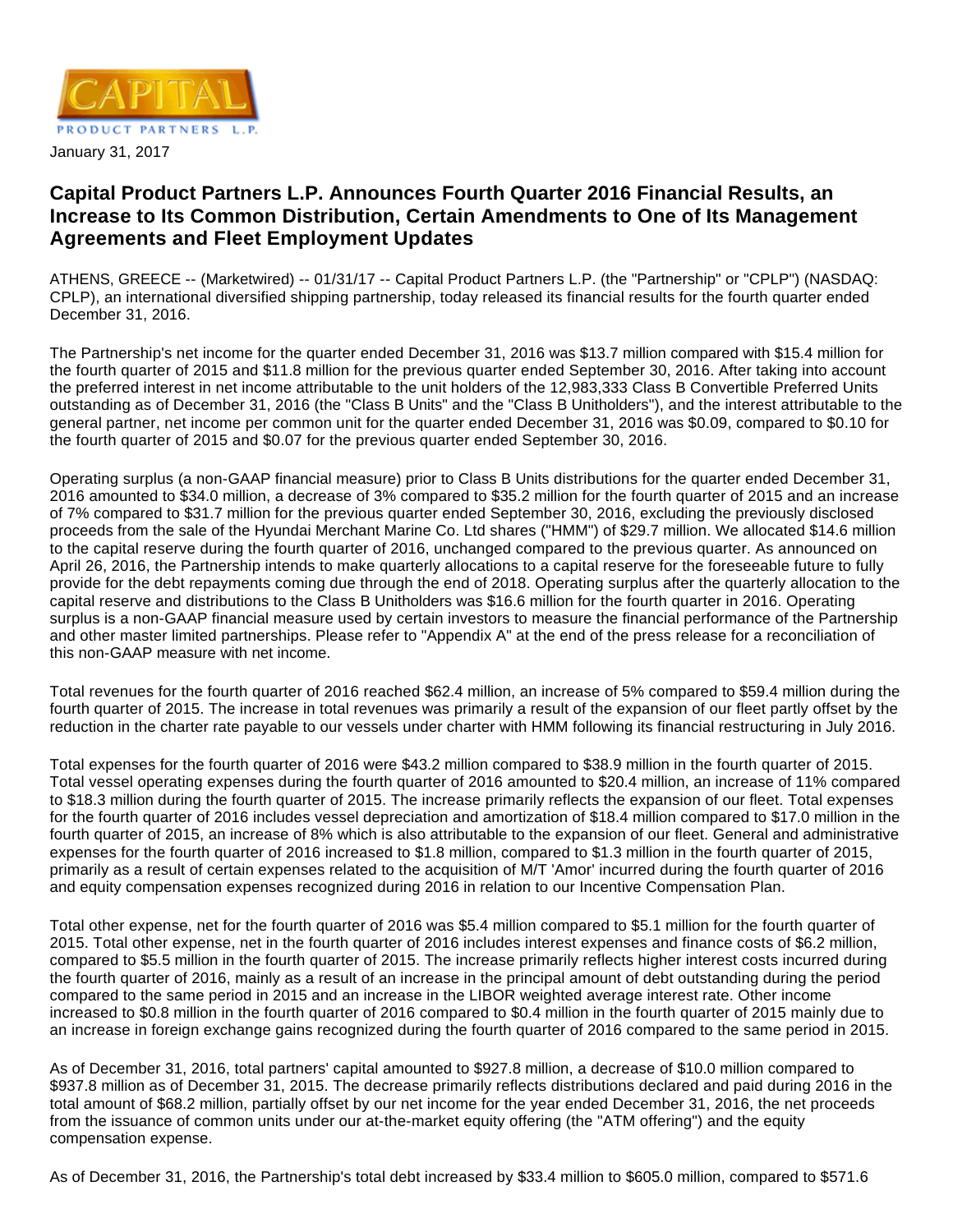million as of December 31, 2015. The increase was due to a \$35.0 million drawdown under our \$225.0 million senior secured credit facility with ING Bank to fund the acquisition of the M/V 'CMA CGM Magdalena', which was delivered in February 2016, and the assumption of a \$15.8 million term loan under a new credit facility with ING Bank, in relation to the acquisition of the M/T 'Amor' in the fourth quarter of 2016. The term loan is non-amortizing for a period of two years from the anniversary of the dropdown of the M/T 'Amor' with an expected final maturity date in November 2022. The interest margin on the term loan is 2.50%. The term loan is subject to ship finance covenants similar to the covenants applicable under our existing facilities. The increase in the Partnership's total debt was partially offset by \$17.4 million of scheduled loan principal payments under the \$225.0 million ING Bank credit facility during the year 2016.

### **Acquisition of M/T 'Amor'**

In October 2016, as previously announced, we acquired from Capital Maritime the eco-type MR product tanker 'Amor' (49,999 dwt IMO II/III Chemical Product Tanker built 2015, Samsung Heavy Industries (Ningbo) Co., Ltd.) for total consideration of \$32.7 million, including the assumption of a \$15.8 million term loan under a new credit facility with ING Bank, \$16.0 million in cash and the issuance of 283,696 new common units to Capital Maritime. The M/T 'Amor' is employed under a time charter to Cargill at a gross daily rate of \$17,500.

## **Management Agreement Amendments**

The Partnership has entered into an agreement with our Manager, Capital Ship Management ("CSM"), a subsidiary of our sponsor Capital Maritime, to amend certain terms under the Crude Carriers Management Agreement, which applies to three of our crude tanker vessels in our fleet, the M/T 'Aias', the M/T 'Miltiadis M II' and the M/T 'Amoureux', which were acquired as part of the merger with Crude Carriers Corp. in September 2011. Under the terms of the amendments, CSM has agreed to waive going forward (i) the sale and purchase fee equal to 1% of the gross purchase or sale price upon the consummation of any purchase or sale of the three vessels and (ii) the commercial services fee equal to 1.25% of all gross charter revenues generated by each of the three vessels for commercial services rendered. There is no consideration payable by the Partnership for these amendments. The effective date of these amendments is January 1, 2017. There are no other such fees payable to CSM for any of our vessels.

## **Fleet Employment Update**

In connection with the spin-off of International Seaways, Inc. ("INSW") (formerly known as OSG International Inc.), a wholly owned subsidiary of Overseas Shipholding Group ("OSG"), from its parent, INSW agreed to increase the gross daily hire rate of M/T 'Aristotelis II', M/T 'Alexandros II' and M/T 'Aris II' from \$6,250 per day to \$6,600 per day commencing on November 30, 2016 until the end of their respective bareboat charter agreements in July 2018.

The M/T 'Aristotelis' (51,604 dwt IMO II/III Chemical Product Tanker built 2013, Hyundai Mipo Dockyard Ltd., South Korea) has secured new time charter employment with Capital Maritime for twelve months (+/- 30 days) at a gross daily rate of \$13,750. The new charter commenced in January and the earliest re-delivery is in December 2017. The charterer has the option to extend the time charter for an additional twelve months (+/-30 days) at a gross daily rate of \$15,000. The vessel was previously employed under a time charter to Capital Maritime at a gross daily rate of \$19,000.

The M/T 'Arionas' (36,725 dwt, Ice Class 1A IMO II/III Chemical/ Product Tanker, built 2006, Hyundai Mipo Dockyard, South Korea) has been chartered to Capital Maritime for 12 months (+/- 30 days) at a gross daily rate of \$11,000 per day. The charter commenced in January with the earliest charter expiration in December 2017. The charterer has the option to extend the time charter for an additional twelve months (+/-30 days) at a gross daily rate of \$13,750. The vessel had been previously employed in the spot market, as it completed its scheduled special survey in November 2016.

As a result of the new charters listed above, our charter coverage for 2017 has increased to 82%.

#### **Quarterly Common and Class B Unit Cash Distribution**

On January 18, 2017, the Board of Directors of the Partnership declared an increased cash distribution of \$0.08 per common unit for the fourth quarter of 2016 payable on February 15, 2017 to common unit holders of record on February 6, 2017.

In addition, on January 18, 2017, the Board of Directors of the Partnership declared a cash distribution of \$0.21375 per Class B Unit for the fourth quarter of 2016, in line with the Partnership's Second Amended and Restated Partnership Agreement, as amended. The fourth quarter of 2016 Class B Unit cash distribution will be paid on February 10, 2017 to Class B Unitholders of record on February 3, 2017.

# **Market Commentary**

#### **Product & Crude Tanker Markets**

Product tanker spot rates remained depressed for most of the fourth quarter of 2016, but saw a gradual improvement towards the latter part of the three-month period. In the first month of the quarter, the market was under pressure as lack of arbitrage opportunities and high product inventories had a negative impact on medium-range tanker ("MR") chartering activity, offsetting firm U.S. and Chinese product exports. However, the market improved from November onwards,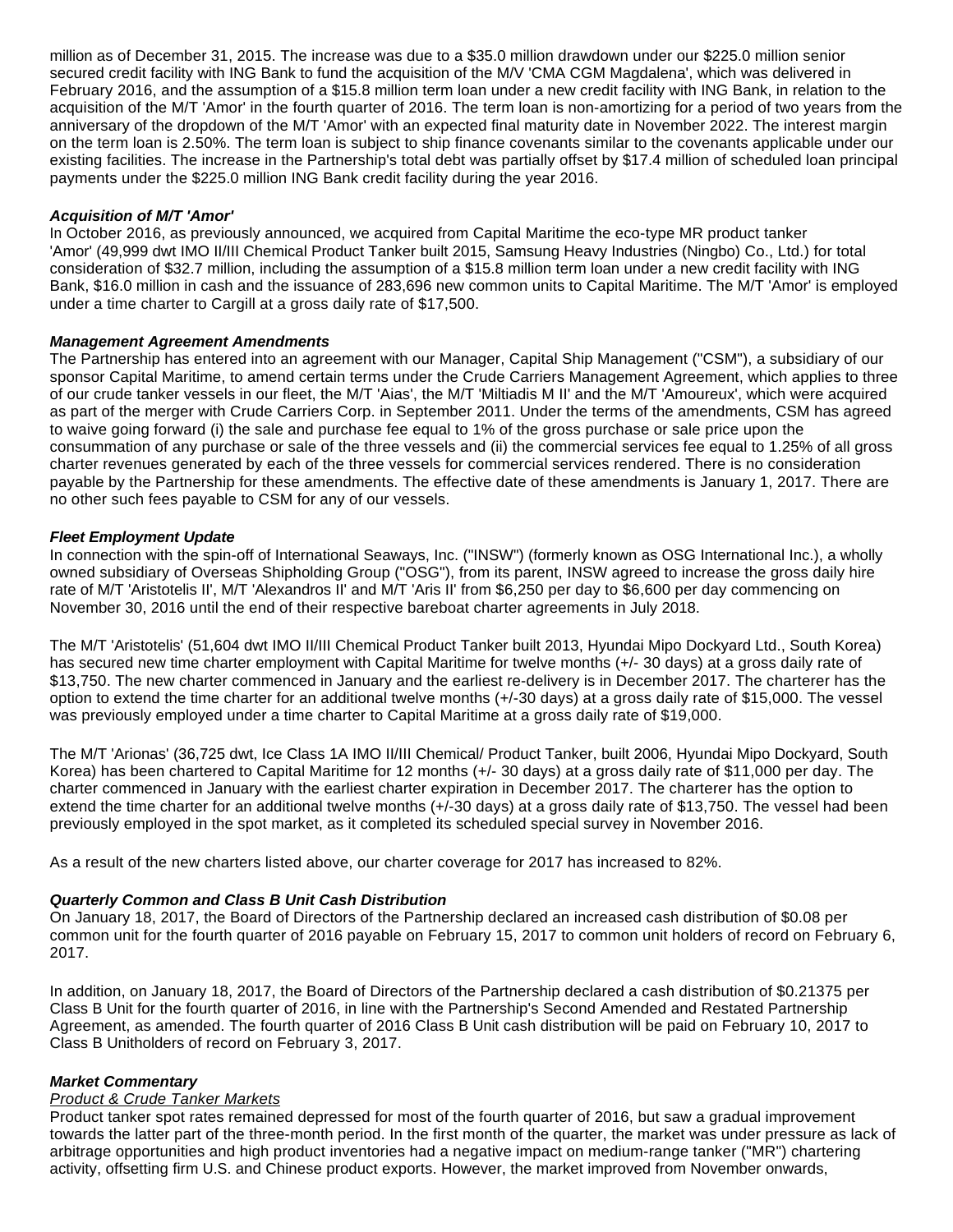particularly in the western hemisphere, on the back of seasonally stronger demand, increased West Africa imports and refinery outages in Latin America. Furthermore, the gasoline arbitrage window opened in the Atlantic and as a result rates on the transatlantic trade rose to the highest level since January 2016. The market also strengthened in the eastern hemisphere as refineries returned from maintenance, but the improvement was moderated by high vessel supply.

As a result of the weak spot market overall, the period market remained close to historically low levels with only a limited amount of period fixtures taking place in the fourth quarter of 2016.

On the supply side, there was minimal activity in terms of new orders for product tankers and the MR orderbook currently stands at 9.0%, its lowest level since 2000. In addition, the product tanker deliveries continued to experience slippage during 2016, as approximately 27% of the expected MR and handy size tanker newbuildings were not delivered on schedule. Analysts estimate that net fleet growth for product tankers will amount to 3.6% in 2017, well below the 2016 growth rate of 6.1%. On the demand side, analysts expect growth of 2.0%, largely supported by continued growth in U.S. products exports, as well as an expected decline in European refinery throughput, which is expected to have a positive impact on product imports in the region.

Suezmax spot earnings improved considerably in the fourth quarter of 2016, compared to the previous quarter. Demand for Suezmaxes was seasonally strong, while overall volumes were boosted by a sharp rise in crude oil cargoes in the Middle Eastern Gulf and West Africa. OPEC oil production reached record levels increasing employment opportunities for Suezmaxes, at the same time as oil production in Nigeria recovered on the back of a de-escalation in oil supply disruptions. In addition, Chinese crude oil imports continued rising, reaching a new record in December, buoyed by increased demand from teapot refineries. In addition to the high seasonal demand, vessel supply was tightened as a result of increased transit delays, which contributed to the positive sentiment.

The firm spot market had some positive impact on period activity, although the number of fixtures reported during the quarter remained limited.

On the supply side, the Suezmax orderbook represented, at the end of 2016, approximately 17.7% of the current fleet. Contracting activity has been subdued, with 14 Suezmax tankers ordered in 2016, while analysts estimate that slippage for the twelve-month period amounted to 31% of the expected deliveries for 2016. In terms of demand, Chinese and Indian seaborne crude imports are projected to rise firmly in 2017, by 8% and 5% respectively, potentially partly counterbalancing the negative impact from the announced oil production reduction by OPEC and some non-OPEC producers in 2017.

#### Neo-Panamax Container Market

The container charter market in the fourth quarter of 2016 remained largely unchanged compared to the previous quarter, with container vessels of all types being chartered at or close to historically low levels.

The container sector consolidation continued with Japan's three biggest liner companies agreeing to combine their container operations, while Maersk Line announced an agreement to acquire the German container shipping line, Hamburg Süd. If all announced mergers acquisitions materialize, it is estimated that the top ten liner companies will deploy around 80% of the available container tonnage.

The idle container fleet saw a marginal increase from 6.7% in the previous quarter to 7% at the end of the fourth quarter of 2016.

Analysts have revised their demand growth estimate for containerized cargo for full-year 2016 down to 3.2% from 3.4% in the previous quarter, with net fleet growth for 2016 also being revised downwards to 1.1% from 2.2% in the previous quarter. The substantial reduction in the net fleet growth estimate was mainly due to a surge in demolition towards the end of 2016. The total container vessel demolition for the year amounted to a record 660,000 TEU compared to 193,156 TEU for 2015. The average age of scrapped tonnage fell to 18.6 years from 23 years in 2015.

As at the end of the fourth quarter of 2016, the container order book stood at 15.9% of the current fleet, down from 16.4% in the previous quarter, which is the lowest since 1999, while slippage for container vessels of all sizes amounted to 36% for the full year. Going into 2017 analysts forecast demand growth of 4.0% to marginally outpace net fleet growth of 3.7%.

The increased consolidation currently under process in the liner business, as well as the rationalization of the supply of vessels through increased vessel demolition, cancellation of newbuilding orders and slippage as well as lack of new ordering, is expected to set the ground for a supply led recovery for container charter rates in the medium to long run.

#### **Management Commentary**

Mr. Jerry Kalogiratos, Chief Executive and Chief Financial Officer of the Partnership's General Partner, commented: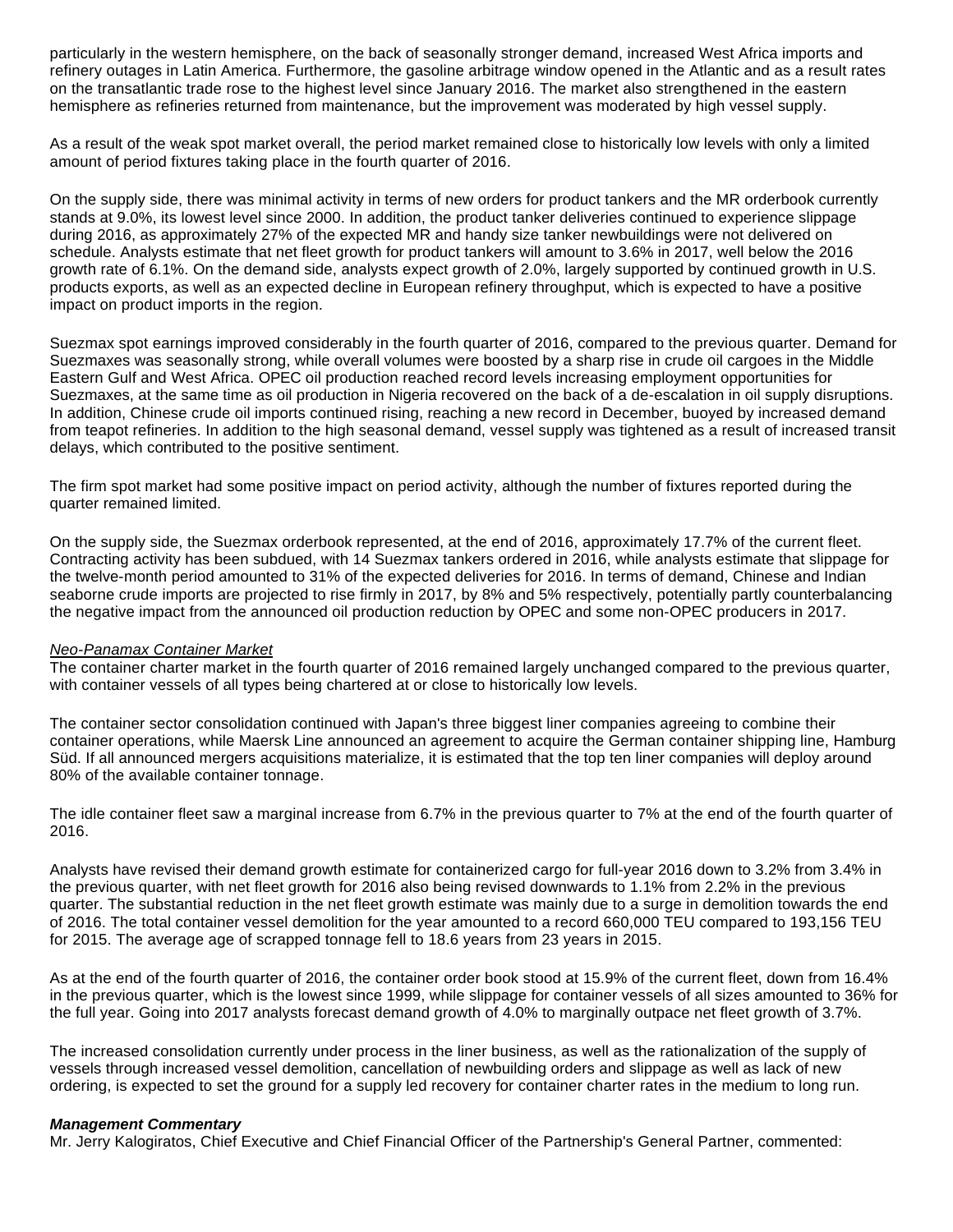"The start of 2016 was marked by the severe equity and debt market pricing dislocation that affected the majority of publicly traded master limited partnerships, including us and which adversely impacted our cost of capital. As a result, in April 2016, our board of directors approved a quarterly capital reserve of \$14.6 million to fully provide for the substantial debt repayments coming due up until the end of 2018 and set a new, sustainable common unit distribution level.

"Since then, we have taken steps to address a number of the issues that caused the underperformance of our units. First, we successfully renegotiated our charters with HMM, one of our largest counterparties, which went through a major financial restructuring. This resulted in a 20% reduction of the charter rates of our vessels employed with HMM effective until the end of 2019. However, the financial impact of this reduction was largely offset by promptly liquidating the equity compensation we successfully negotiated and received from HMM in return for this charter rate reduction, as we recovered approximately 80% of our total charter hire loss. Second, we expanded our fleet by acquiring in the fourth quarter 2016 a modern, eco MR product tanker from Capital Maritime with an attractive charter to Cargill. We have funded part of the acquisition cost with the proceeds from the sale of the HMM equity compensation. Third, we continue to have access to a number of dropdown opportunities from our sponsor including five eco MR product tankers, for which we have a right of first refusal, as well as other assets including two crude Aframax tankers with five year charters. Fourth, we launched an ATM offering for up to \$50 million, with the aim of raising further capital over a period of time for vessel acquisitions, debt repayment or refinancing and general corporate purposes. We aim to only gradually execute the offering. Finally, we are pleased to announce that our Sponsor, Capital Maritime, has recently agreed to waive certain legacy management fees for three vessels of our fleet, which were the only vessels in our fleet that incurred such fees."

"As announced in October, we are pleased that with the acquisition of the MT 'Amor', our Board of Directors has approved the increase of our quarterly distribution to \$0.08 per common unit from this quarter onwards. Our objective is to further increase the long term distributable cash flow of the Partnership by pursuing additional accretive transactions going forward and by refinancing our debt under favorable terms."

#### **Conference Call and Webcast**

Today, January 31, 2017, the Partnership will host an interactive conference call at 9:00 am Eastern Time to discuss the financial results.

#### **Conference Call Details:**

Participants should dial into the call 10 minutes before the scheduled time using the following numbers: 1 866 819 7111 (U.S. Toll Free Dial In), 0800 953 0329 (UK Toll Free Dial In) or +44 (0)1452 542 301 (Standard International Dial In). Please quote "Capital Product Partners."

A replay of the conference call will be available until February 7, 2017 by dialing 1 866 247 4222 (U.S. Toll Free Dial In), 0800 953 1533 (UK Toll Free Dial In) or +44 (0)1452 550 000 (Standard International Dial In). Access Code: 69648481#

#### **Slides and Audio Webcast**

There will also be a simultaneous live webcast over the Internet, through the Capital Product Partners website, [www.capitalpplp.com.](http://www.capitalpplp.com/) Participants to the live webcast should register on the website approximately 10 minutes prior to the start of the webcast.

#### **About Capital Product Partners L.P.**

Capital Product Partners L.P. (NASDAQ: CPLP), a Marshall Islands master limited partnership, is an international owner of tanker, container and drybulk vessels. The Partnership currently owns 36 vessels, including twenty-one modern MR (Medium Range) product tankers, four Suezmax crude oil tankers, ten Neo Panamax container vessels and one Capesize bulk carrier. All of its vessels are under period charters to BP Shipping Limited, Cargill International S.A., CMA-CGM S.A., Cosco Bulk Carrier Co. Ltd., CSSA S.A. (Total S.A.), Flota Petrolera Ecuatoriana ("Flopec"), Hyundai Merchant Marine Co. Ltd., International Seaways, Inc., Pacific International Lines (Pte) Ltd, Petróleo Brasileiro S.A. ("Petrobras"), Repsol Trading S.A., Stena Bulk A.B., and Capital Maritime.

For more information about the Partnership, please visit our website: [www.capitalpplp.com](http://www.capitalpplp.com/).

#### **Forward-Looking Statements**

The statements in this press release that are not historical facts, including, among other things, cash generation, our ability to repay external debt, future earnings, our expectations regarding employment of our vessels, redelivery dates and charter rates, fleet growth, market and charter rate expectations, charterers' performances, our expectations or objectives regarding future distribution amounts, our ability to repay and/or refinance our debt, our ability to pursue growth opportunities, and grow our distributions and annual distribution guidance, are forward-looking statements (as such term is defined in Section 21E of the Securities Exchange Act of 1934, as amended). These forward-looking statements involve risks and uncertainties that could cause the stated or forecasted results to be materially different from those anticipated. Unless required by law, we expressly disclaim any obligation to update or revise any of these forward-looking statements, whether because of future events, new information, a change in our views or expectations, to conform them to actual results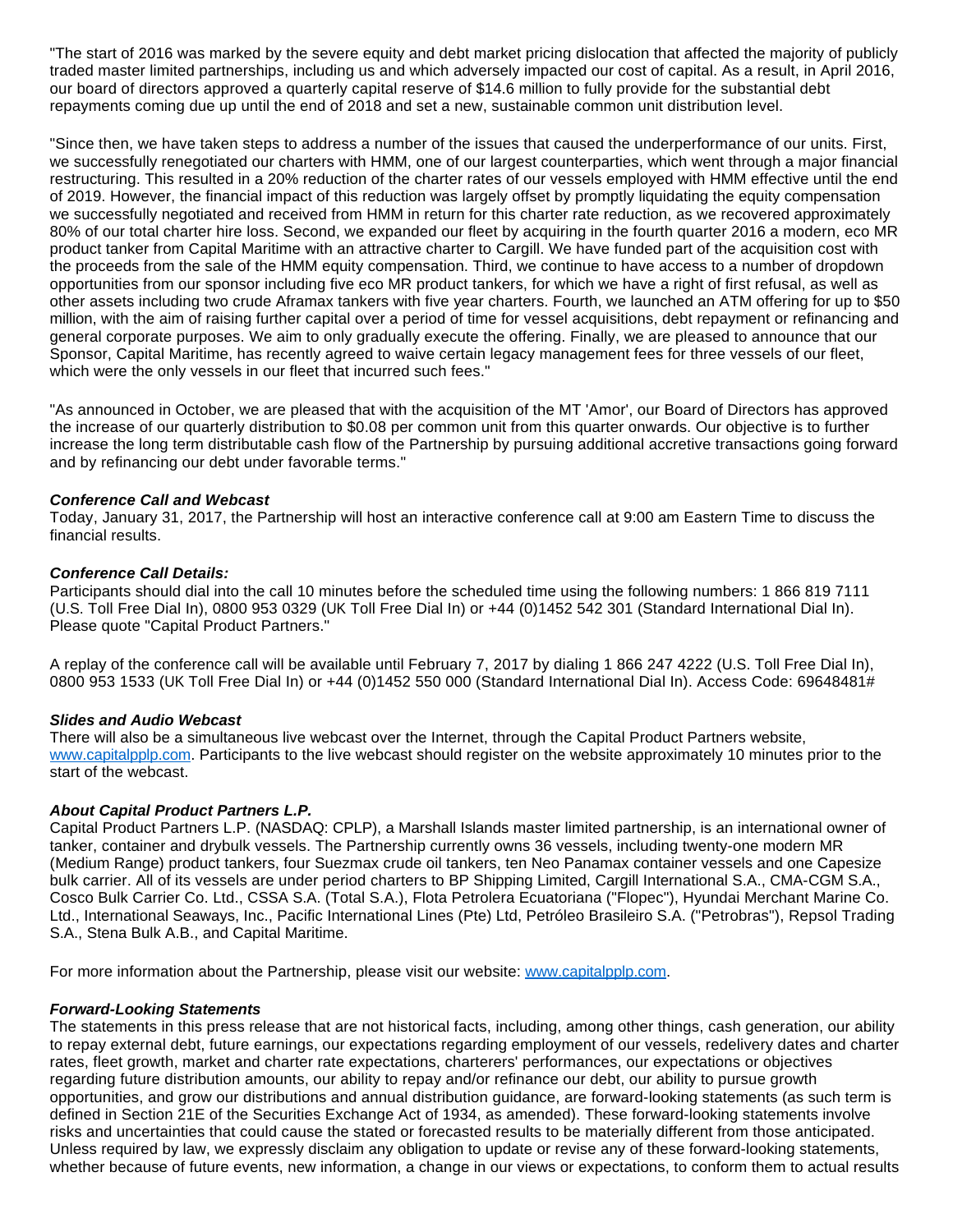or otherwise. We assume no responsibility for the accuracy and completeness of the forward-looking statements. We make no prediction or statement about the performance of our units.

CPLP-F

# **Capital Product Partners L.P.**

**Unaudited Condensed Consolidated Statements of Comprehensive Income (In thousands of United States Dollars, except for number of units and earnings per unit)**

|                                                                 | For the three month periods<br>ended December 31, |    |             | For the years<br>ended<br>December 31, |             |    |             |
|-----------------------------------------------------------------|---------------------------------------------------|----|-------------|----------------------------------------|-------------|----|-------------|
|                                                                 | 2016                                              |    | 2015        |                                        | 2016        |    | 2015        |
| Revenues                                                        | \$<br>52,456                                      | \$ | 44,816      | \$                                     | 205,594     | \$ | 156,613     |
| Revenues - related party                                        | 9,945                                             |    | 14,541      |                                        | 36,026      |    | 63,731      |
| <b>Total Revenues</b>                                           | 62,401                                            |    | 59,357      |                                        | 241,620     |    | 220,344     |
| <b>Expenses:</b>                                                |                                                   |    |             |                                        |             |    |             |
| Voyage expenses                                                 | 2,582                                             |    | 2,246       |                                        | 9,920       |    | 6,479       |
| Voyage expenses - related party                                 | 92                                                |    | 104         |                                        | 360         |    | 411         |
| Vessel operating expenses                                       | 17,542                                            |    | 15,745      |                                        | 66,637      |    | 58,625      |
| Vessel operating expenses - related                             |                                                   |    |             |                                        |             |    |             |
| party                                                           | 2,832                                             |    | 2,533       |                                        | 10,866      |    | 11,708      |
| General and administrative expenses                             | 1,750                                             |    | 1,268       |                                        | 6,253       |    | 6,608       |
| Vessel depreciation and amortization                            | 18,418                                            |    | 17,045      |                                        | 71,897      |    | 62,707      |
| <b>Operating income</b>                                         | 19,185                                            |    | 20,416      |                                        | 75,687      |    | 73,806      |
| Other income / (expense), net:                                  |                                                   |    |             |                                        |             |    |             |
| Interest expense and finance cost                               | (6, 223)                                          |    | (5,456)     |                                        | (24, 302)   |    | (20, 143)   |
| Other income                                                    | 782                                               |    | 396         |                                        | 1,104       |    | 1,747       |
| Total other expense, net                                        | (5, 441)                                          |    | (5,060)     |                                        | (23, 198)   |    | (18, 396)   |
| Partnership's net income                                        | \$<br>13,744                                      | \$ | 15,356      | S                                      | 52,489      | \$ | 55,410      |
| Preferred unit holders' interest in<br>Partnership's net income | \$<br>2,775                                       | \$ | 2,853       | \$                                     | 11,101      | \$ | 11,334      |
| General Partner's interest in<br>Partnership's net income       | \$<br>215                                         | \$ | 250         | \$                                     | 818         | \$ | 879         |
| Common unit holders' interest in                                |                                                   |    |             |                                        |             |    |             |
| Partnership's net income                                        | \$<br>10,754                                      | \$ | 12,253      | \$                                     | 40,570      | \$ | 43,197      |
| Net income per:                                                 |                                                   |    |             |                                        |             |    |             |
| Common unit, basic and diluted                                  | \$<br>0.09                                        | \$ | 0.10        | \$                                     | 0.34        | \$ | 0.38        |
| Weighted-average units outstanding:                             |                                                   |    |             |                                        |             |    |             |
| Common units, basic and diluted                                 | 120,477,800                                       |    | 119,559,456 |                                        | 119,803,329 |    | 115,030,879 |
| <b>Total Partnership's comprehensive</b><br>income:             | \$<br>13,744                                      | \$ | 15,356      | \$                                     | 52,489      | \$ | 55,410      |

## **Capital Product Partners L.P. Unaudited Condensed Consolidated Balance Sheets (In thousands of United States Dollars)**

**Assets**

|                                | As of December 31, |         |                            |
|--------------------------------|--------------------|---------|----------------------------|
| <b>Current assets</b>          |                    | 2016    | As of December 31,<br>2015 |
| Cash and cash equivalents      | \$                 | 106.678 | 90,190                     |
| Trade accounts receivable, net |                    | 2,497   | 2,680                      |
| Prepayments and other assets   |                    | 3.943   | 2.547                      |
| Inventories                    |                    | 4,761   | 4,407                      |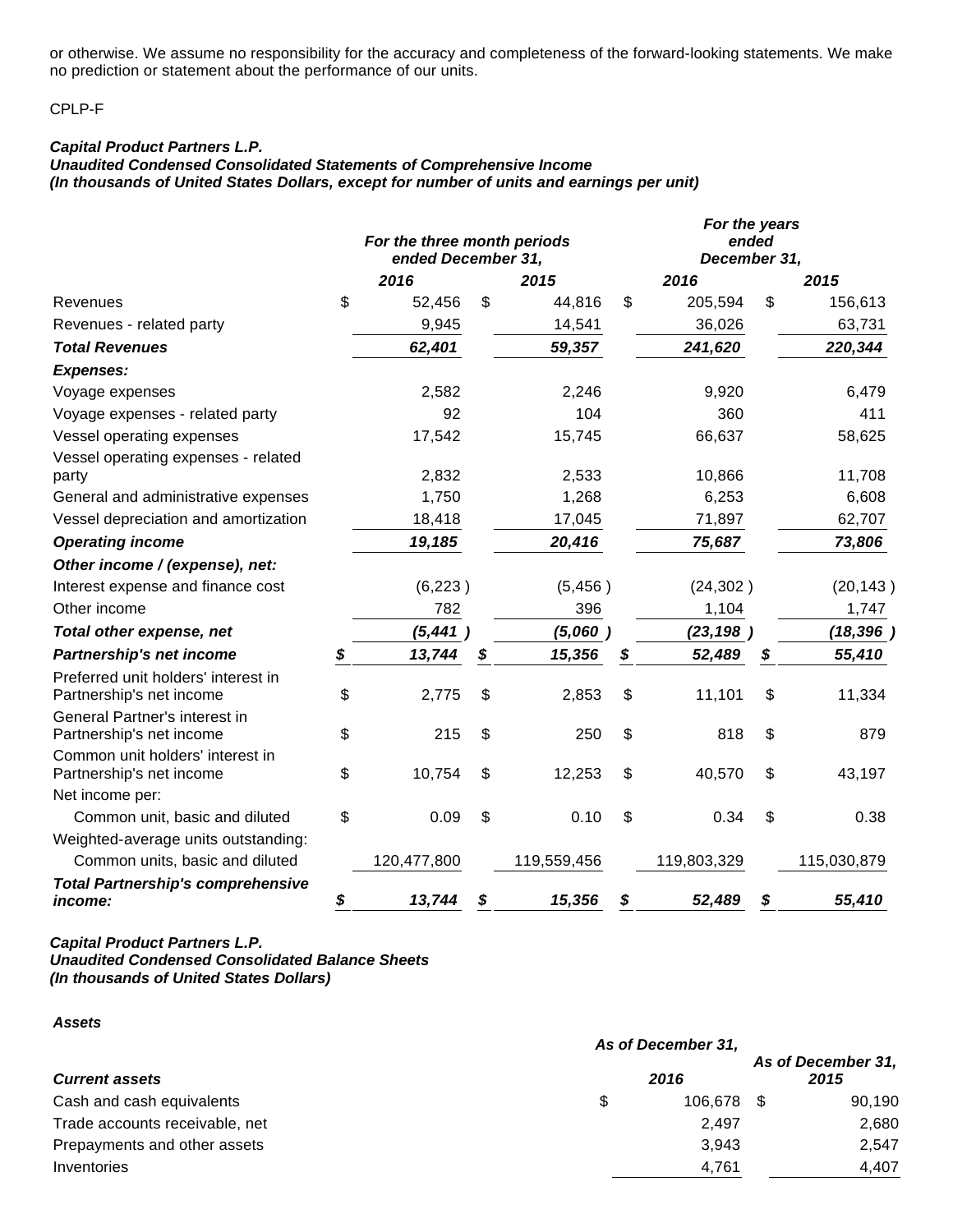| <b>Total current assets</b>                             |    | 117,879   |     | 99,824    |
|---------------------------------------------------------|----|-----------|-----|-----------|
| <b>Fixed assets</b>                                     |    |           |     |           |
| Advances for vessels under construction - related party |    |           |     | 18,172    |
| Vessels, net                                            |    | 1,367,731 |     | 1,315,485 |
| <b>Total fixed assets</b>                               |    | 1,367,731 |     | 1,333,657 |
| <b>Other non-current assets</b>                         |    |           |     |           |
| Above market acquired charters                          |    | 90,243    |     | 100,518   |
| Deferred charges, net                                   |    | 4,154     |     | 3,482     |
| Restricted cash                                         |    | 18,000    |     | 17,000    |
| Prepayments and other assets                            |    | 598       |     | 1,394     |
| <b>Total non-current assets</b>                         |    | 1,480,726 |     | 1,456,051 |
| <b>Total assets</b>                                     | S  | 1,598,605 | \$  | 1,555,875 |
| <b>Liabilities and Partners' Capital</b>                |    |           |     |           |
| <b>Current liabilities</b>                              |    |           |     |           |
| Current portion of long-term debt, net                  | \$ | 39,568    | \$. | 11,922    |
| Trade accounts payable                                  |    | 8,686     |     | 8,431     |
| Due to related parties                                  |    | 16,095    |     | 22,154    |
| <b>Accrued liabilities</b>                              |    | 7,861     |     | 7,872     |
| Deferred revenue, current                               |    | 19,986    |     | 10,867    |
| <b>Total current liabilities</b>                        |    | 92,196    |     | 61,246    |
| <b>Long-term liabilities</b>                            |    |           |     |           |
| Long-term debt, net                                     |    | 562,619   |     | 555,888   |
| Deferred revenue                                        |    | 16,033    |     | 921       |
| <b>Total long-term liabilities</b>                      |    | 578,652   |     | 556,809   |
| <b>Total liabilities</b>                                |    | 670,848   |     | 618,055   |
| Commitments and contingencies                           |    |           |     |           |
| <b>Partners' capital</b>                                |    | 927,757   |     | 937,820   |
| Total liabilities and partners' capital                 | \$ | 1,598,605 | \$  | 1,555,875 |

#### **Capital Product Partners L.P.**

**(In thousands of United States Dollars)**

|                                                                                      | For the years ended December 31, |          |  |
|--------------------------------------------------------------------------------------|----------------------------------|----------|--|
|                                                                                      | 2016                             | 2015     |  |
| Cash flows from operating activities:                                                |                                  |          |  |
| Net income                                                                           | 52,489                           | 55,410   |  |
| Adjustments to reconcile net income to net cash provided by operating<br>activities: |                                  |          |  |
| Vessel depreciation and amortization                                                 | 71,897                           | 62,707   |  |
| Amortization and write off of deferred financing costs                               | 1,250                            | 908      |  |
| Amortization of above market acquired charters                                       | 14,542                           | 14,864   |  |
| Equity compensation expense                                                          | 1,074                            | 34       |  |
| <b>Changes in operating assets and liabilities:</b>                                  |                                  |          |  |
| Trade accounts receivable                                                            | 183                              | (92)     |  |
| Due from related parties                                                             |                                  | 55       |  |
| Prepayments and other assets                                                         | (600)                            | (2, 102) |  |
| Inventories                                                                          | (354)                            | (973)    |  |
| Trade accounts payable                                                               | (595)                            | 1,929    |  |
| Due to related parties                                                               | (6,059)                          | 4,657    |  |
| <b>Accrued liabilities</b>                                                           | 662                              | 1,114    |  |
| Deferred revenue                                                                     | 24,267                           | (2,207)  |  |

**Unaudited Condensed Consolidated Statements of Cash Flows**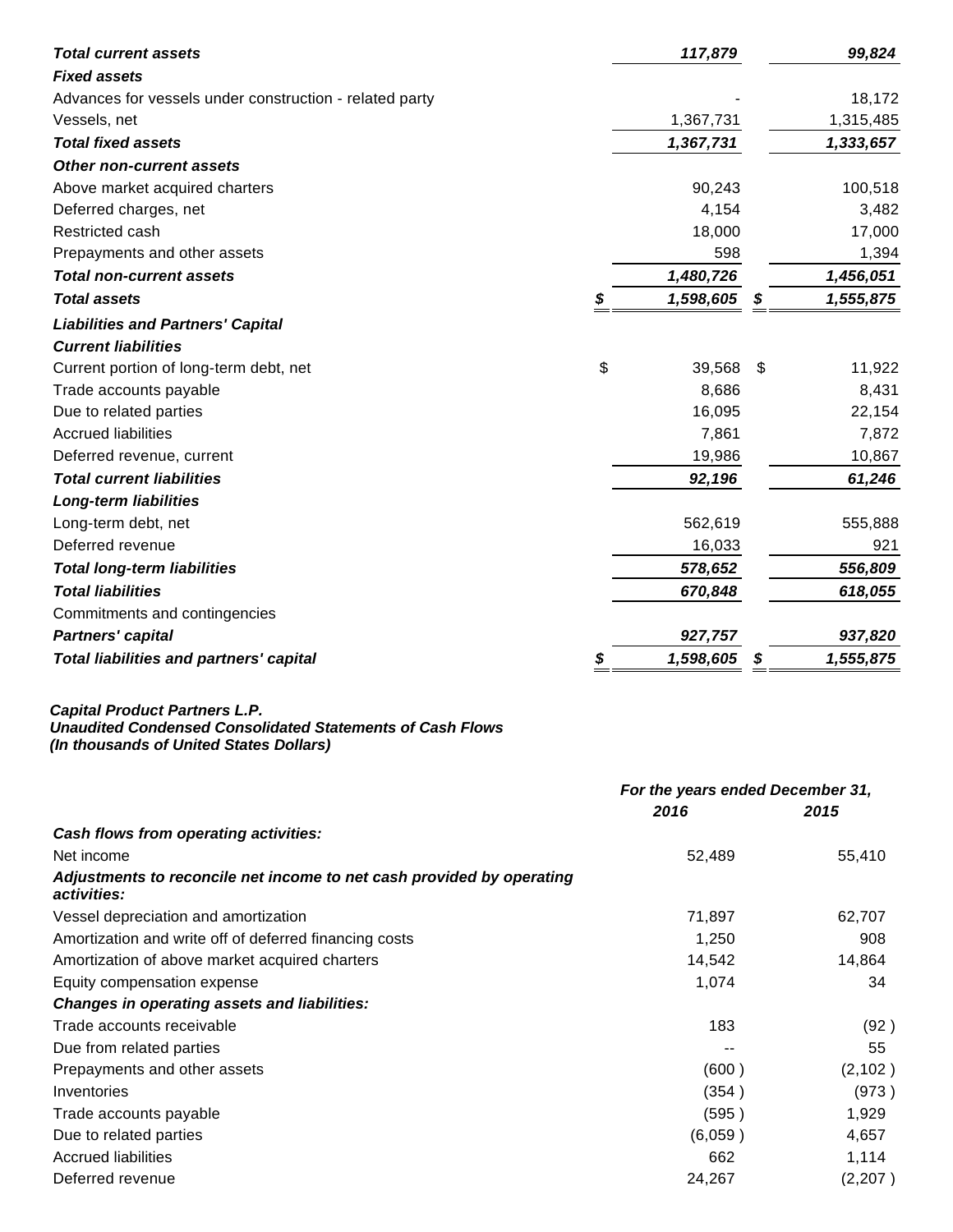| Dry docking costs paid                                                                          | (3,670)      | (2,095)      |
|-------------------------------------------------------------------------------------------------|--------------|--------------|
| Net cash provided by operating activities                                                       | 155,086      | 134,209      |
| Cash flows from investing activities:                                                           |              |              |
| Vessel acquisitions and improvements including time charter agreements                          | (90, 782)    | (207, 937)   |
| Increase in restricted cash                                                                     | (1,000)      | (2,000)      |
| Net cash used in investing activities                                                           | (91, 782)    | (209, 937)   |
| Cash flows from financing activities:                                                           |              |              |
| Proceeds from issuance of Partnership units                                                     | 4,546        | 133,327      |
| Expenses paid for issuance of Partnership units                                                 | (784)        | (739)        |
| Proceeds from issuance of long-term debt                                                        | 35,000       | 115,000      |
| Payments of long-term debt                                                                      | (17, 354)    | (121, 299)   |
| Deferred financing costs paid                                                                   | (31)         | (1,797)      |
| Dividends paid                                                                                  | (68, 193)    | (122, 773)   |
| Net cash (used in) / provided by financing activities                                           | (46,816      | 1,719        |
| Net increase / (decrease) in cash and cash equivalents                                          | 16,488       | (74,009)     |
| Cash and cash equivalents at the beginning of the year                                          | 90,190       | 164,199      |
| Cash and cash equivalents at the end of the year                                                | 106,678      | 90,190       |
| <b>Supplemental cash flow information</b>                                                       |              |              |
| Cash paid for interest                                                                          | \$<br>23,763 | \$<br>16,759 |
| <b>Non-Cash Investing and Financing Activities</b>                                              |              |              |
| Capital expenditures included in liabilities                                                    | \$<br>1,383  | \$<br>769    |
| Offering expenses included in liabilities                                                       | \$<br>106    | \$           |
| Capitalized dry docking costs included in liabilities                                           | \$<br>1,141  | \$<br>1,687  |
| Assumption of loan regarding the acquisition of the shares of Filonikis Product<br>Carrier S.A. | \$<br>15,750 | \$           |
| Units issued to acquire Filonikis Product Carrier S.A.                                          | \$<br>911    | \$           |

# **Appendix A - Reconciliation of Non-GAAP Financial Measure (In thousands of U.S. dollars) Description of Non-GAAP Financial Measure - Operating Surplus**

Operating Surplus represents net income adjusted for non-cash items, such as depreciation and amortization expense, amortization of above market acquired charters, straight line revenue adjustments and the proceeds from the sale of HMM shares.

Operating Surplus is a quantitative measure used in the publicly traded partnership investment community to assist in evaluating a partnership's financial performance and ability to make quarterly cash distributions. Operating Surplus is not required by accounting principles generally accepted in the United States and should not be considered a substitute for net income, cash flow from operating activities and other operations or cash flow statement data prepared in accordance with accounting principles generally accepted in the United States or as a measure of profitability or liquidity. Our calculation of Operating Surplus may not be comparable to that reported by other companies. The table below reconciles Operating Surplus to net income for the following periods:

| <b>Reconciliation of Non-GAAP Financial Measure -</b><br><b>Operating Surplus</b>                                                       | For the three<br>month period<br>ended<br>December 31,<br>2016 | For the three<br>month period<br>ended<br>December 31,<br>2015 | For the three<br>month period<br>ended<br>September 30,<br>2016 |  |
|-----------------------------------------------------------------------------------------------------------------------------------------|----------------------------------------------------------------|----------------------------------------------------------------|-----------------------------------------------------------------|--|
| Partnership's net income                                                                                                                | 13,744                                                         | 15,356                                                         | 11,770                                                          |  |
| Adjustments to reconcile net income to operating<br>surplus prior to Capital Reserve and Class B<br><b>Preferred Units distribution</b> |                                                                |                                                                |                                                                 |  |
| Depreciation and amortization <sup>1</sup>                                                                                              | 18.928                                                         | 17.376                                                         | 18.604                                                          |  |
| Amortization of above market acquired charters and<br>straight line revenue adjustments                                                 | 1,355                                                          | 2.429                                                          | 1,332                                                           |  |
| Proceeds from the sale of HMM shares                                                                                                    |                                                                | --                                                             | 29.706                                                          |  |